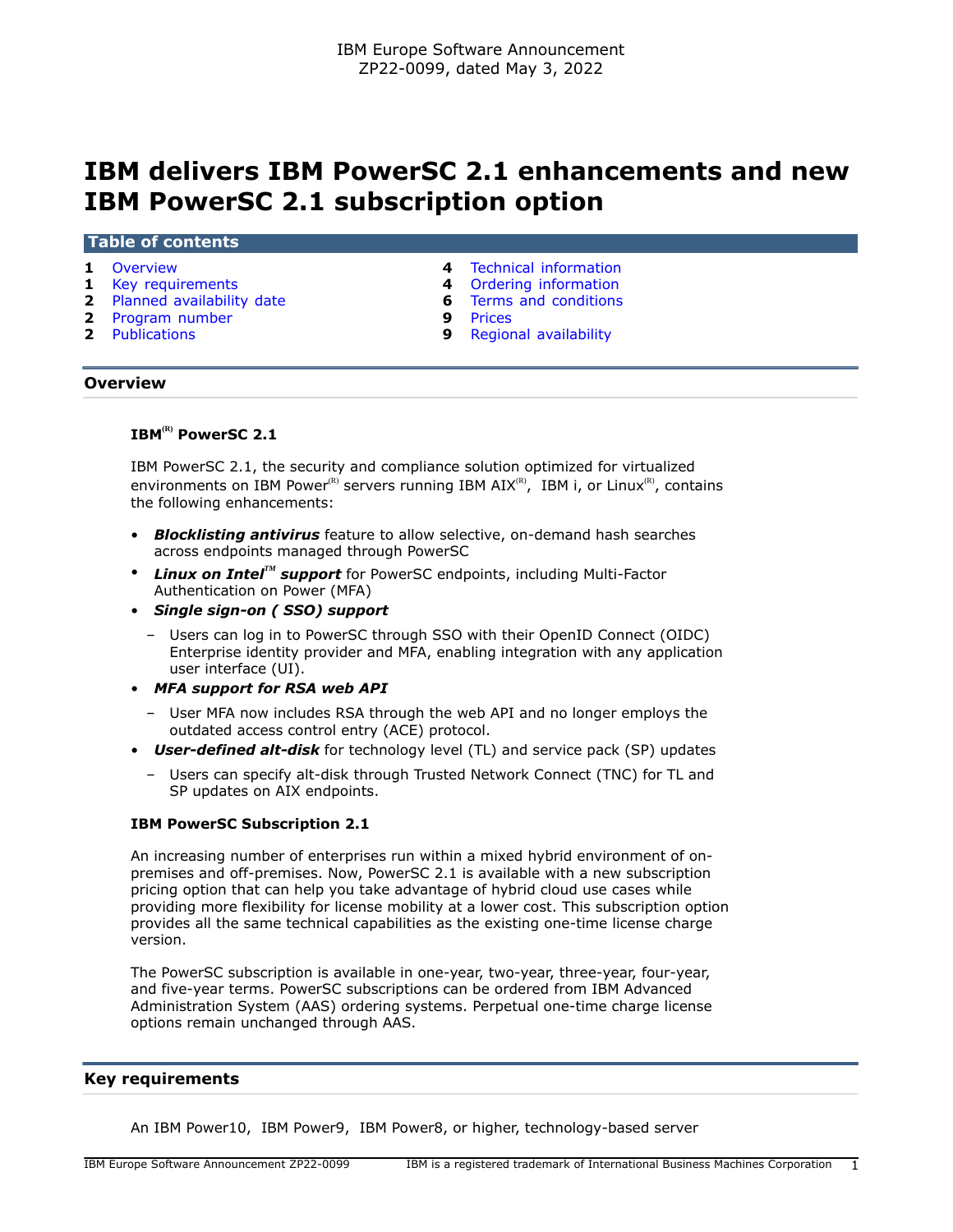# <span id="page-1-0"></span>**Planned availability date**

May 20, 2022

Availability within a country is subject to local legal requirements.

## <span id="page-1-1"></span>**Program number**

| Program number    |                                                              | <b>VRM</b>                                        |                                                   | Program name                                      |                                                   |
|-------------------|--------------------------------------------------------------|---------------------------------------------------|---------------------------------------------------|---------------------------------------------------|---------------------------------------------------|
| 5765-SC2          |                                                              | 2.1.0                                             |                                                   | <b>IBM PowerSC</b>                                |                                                   |
|                   | <b>Note:</b> 5765-SC2 new release is being announced.        |                                                   |                                                   |                                                   |                                                   |
| Program number    |                                                              | <b>VRM</b>                                        |                                                   | Program name                                      |                                                   |
| 5765-S2S          |                                                              | 2.1.0                                             |                                                   | <b>IBM PowerSC Subscription</b>                   |                                                   |
|                   | <b>Note:</b> 5765-S2S new program number is being announced. |                                                   |                                                   |                                                   |                                                   |
| Program<br>number | <b>Maintenance</b><br>1-year<br>Program<br>number            | <b>Maintenance</b><br>2-year<br>Program<br>number | <b>Maintenance</b><br>3-year<br>Program<br>number | <b>Maintenance</b><br>4-year<br>Program<br>number | <b>Maintenance</b><br>5-year<br>Program<br>number |
| 5765-SC2          | 5660-PSE                                                     | 5666-PSE                                          | 5662-PSE                                          | 5669-PSE                                          | 5665-PSE                                          |
| Program<br>number | <b>Maintenance</b><br>1-year<br>Program<br>number            | <b>Maintenance</b><br>2-year<br>Program<br>number | <b>Maintenance</b><br>3-year<br>Program<br>number | <b>Maintenance</b><br>4-year<br>Program<br>number | <b>Maintenance</b><br>5-year<br>Program<br>number |
| 5765-S2S          | 5771-S2S                                                     | 5772-S2S                                          | 5773-S2S                                          | 5774-S2S                                          | 5775-S2S                                          |

# **Offering Information**

Product information is available on the [IBM Offering Information](http://www.ibm.com/common/ssi) website.

## <span id="page-1-2"></span>**Publications**

None

# **Services**

#### **IBM Systems Lab Services**

Systems Lab Services offers infrastructure services to help build hybrid cloud and enterprise IT solutions. From servers to storage systems and software, Systems Lab Services can help deploy the building blocks of a next-generation IT infrastructure to empower a client's business. Systems Lab Services consultants can perform infrastructure services for clients online or onsite, offering deep technical expertise, valuable tools, and successful methodologies. Systems Lab Services is designed to help clients solve business challenges, gain new skills, and apply best practices.

Systems Lab Services offers a wide range of infrastructure services for IBM Power servers, IBM Storage systems, IBM  $Z^{(R)}$ , and IBM LinuxONE. Systems Lab Services has a global presence and can deploy experienced consultants online or onsite around the world.

For assistance, contact Systems Lab Services at ibmsls@us.ibm.com.

To learn more, see the [IBM Systems Lab Services](https://www.ibm.com/it-infrastructure/services/lab-services) website.

## **IBM ConsultingTM**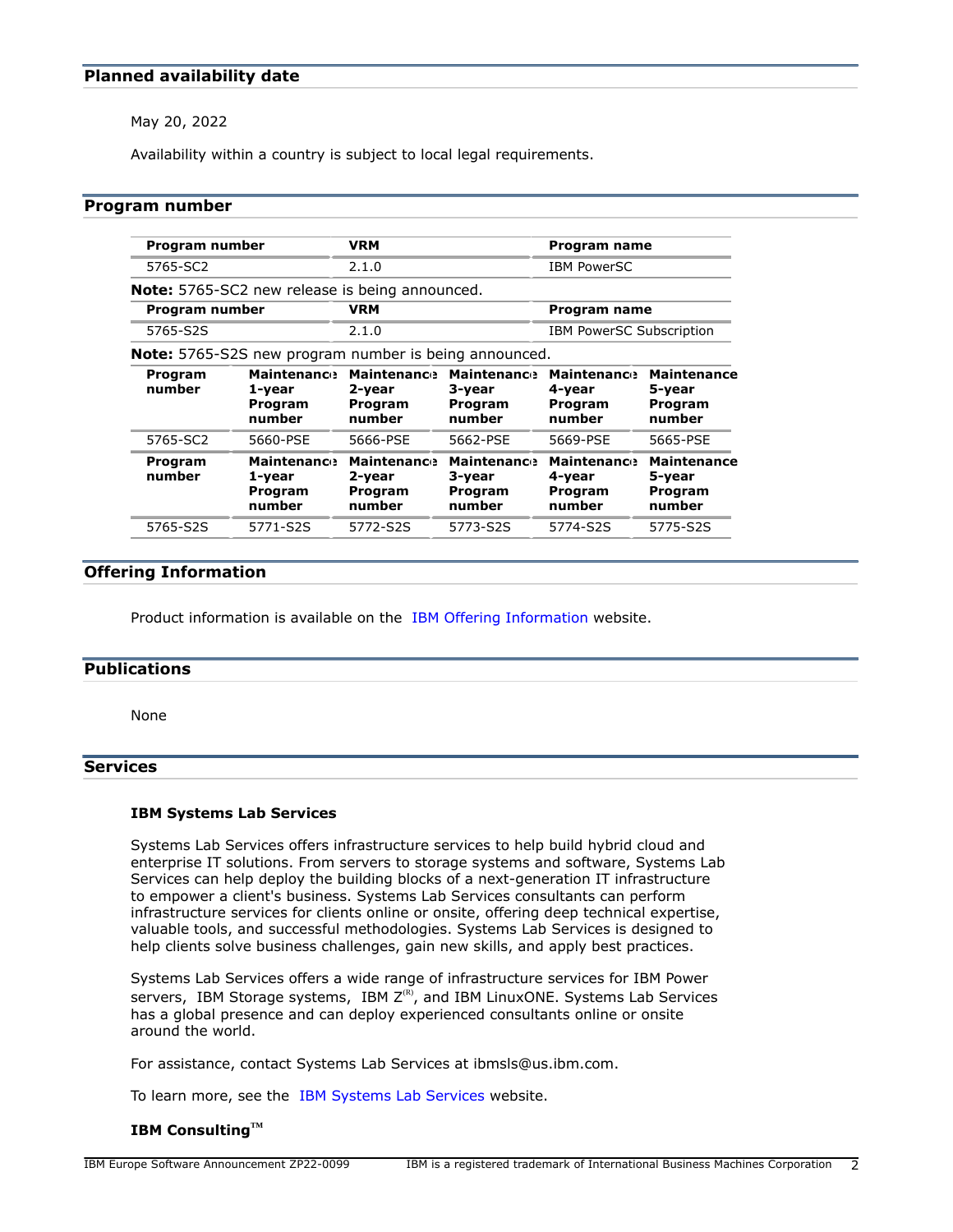As transformation continues across every industry, businesses need a single partner to map their enterprise-wide business strategy and technology infrastructure. IBM Consulting is the business partner to help accelerate change across an organization. IBM specialists can help businesses succeed through finding collaborative ways of working that forge connections across people, technologies, and partner ecosystems. IBM Consulting brings together the business expertise and an ecosystem of technologies that help solve some of the biggest problems faced by organizations. With methods that get results faster, an integrated approach that is grounded in an open and flexible hybrid cloud architecture, and incorporating technology from IBM Research<sup>(R)</sup> and IBM Watson<sup>(R)</sup> AI, IBM Consulting enables businesses to lead change with confidence and deliver continuous improvement across a business and its bottom line.

For additional information, see the [IBM Consulting](https://www.ibm.com/consulting) website.

# **IBM Technology Support Services (TSS)**

Get preventive maintenance, onsite and remote support, and gain actionable insights into critical business applications and IT systems. Speed developer innovation with support for over 240 open-source packages. Leverage powerful IBM analytics and AI-enabled tools to enable client teams to manage IT problems before they become emergencies.

TSS offers extensive IT maintenance and support services that cover more than one niche of a client's environment. TSS covers products from IBM and OEMs, including servers, storage, network, appliances, and software, to help clients ensure high availability across their data center and hybrid cloud environment.

For details on available services, see the [Technology support for hybrid cloud](https://www.ibm.com/services/technology-support) [environments](https://www.ibm.com/services/technology-support) website.

## **IBM Expert Labs**

Expert Labs can help clients accelerate their projects and optimize value by leveraging their deep technical skills and knowledge. With more than 20 years of industry experience, these specialists know how to overcome the biggest challenges to deliver business results that can have an immediate impact.

Expert Labs' deep alignment with IBM product development allows for a strategic advantage as they are often the first in line to get access to new products, features, and early visibility into roadmaps. This connection with the development enables them to deliver First of a Kind implementations to address unique needs or expand a client's business with a flexible approach that works best for their organization.

For additional information, see the [IBM Expert Labs](https://www.ibm.com/products/expertlabs) website.

# **IBM Security(R) Expert Labs**

With extensive consultative expertise on IBM Security software solutions, Security Expert Labs helps clients and partners modernize the security of their applications, data, and workforce. With an extensive portfolio of consulting and learning services, Expert Labs provides project-based and premier support service subscriptions.

These services can help clients deploy and integrate IBM Security software, extend their team resources, and help guide and accelerate successful hybrid cloud solutions, including critical strategies such as zero trust. Remote and on-premises software deployment assistance is available for IBM Cloud Pak $R<sup>(R)</sup>$  for Security, IBM Security QRadar<sup>(R)</sup>/QRoC, IBM Security SOAR/Resilient<sup>(R)</sup>, IBM i2<sup>(R)</sup>, IBM Security Verify, IBM Security Guardium<sup>(R)</sup>, and IBM Security MaaS360<sup>(R)</sup>.

For more information, contact Security Expert Labs at sel@us.ibm.com.

For additional information, see the [IBM Security Expert Labs](https://www.ibm.com/security/security-expert-labs) website.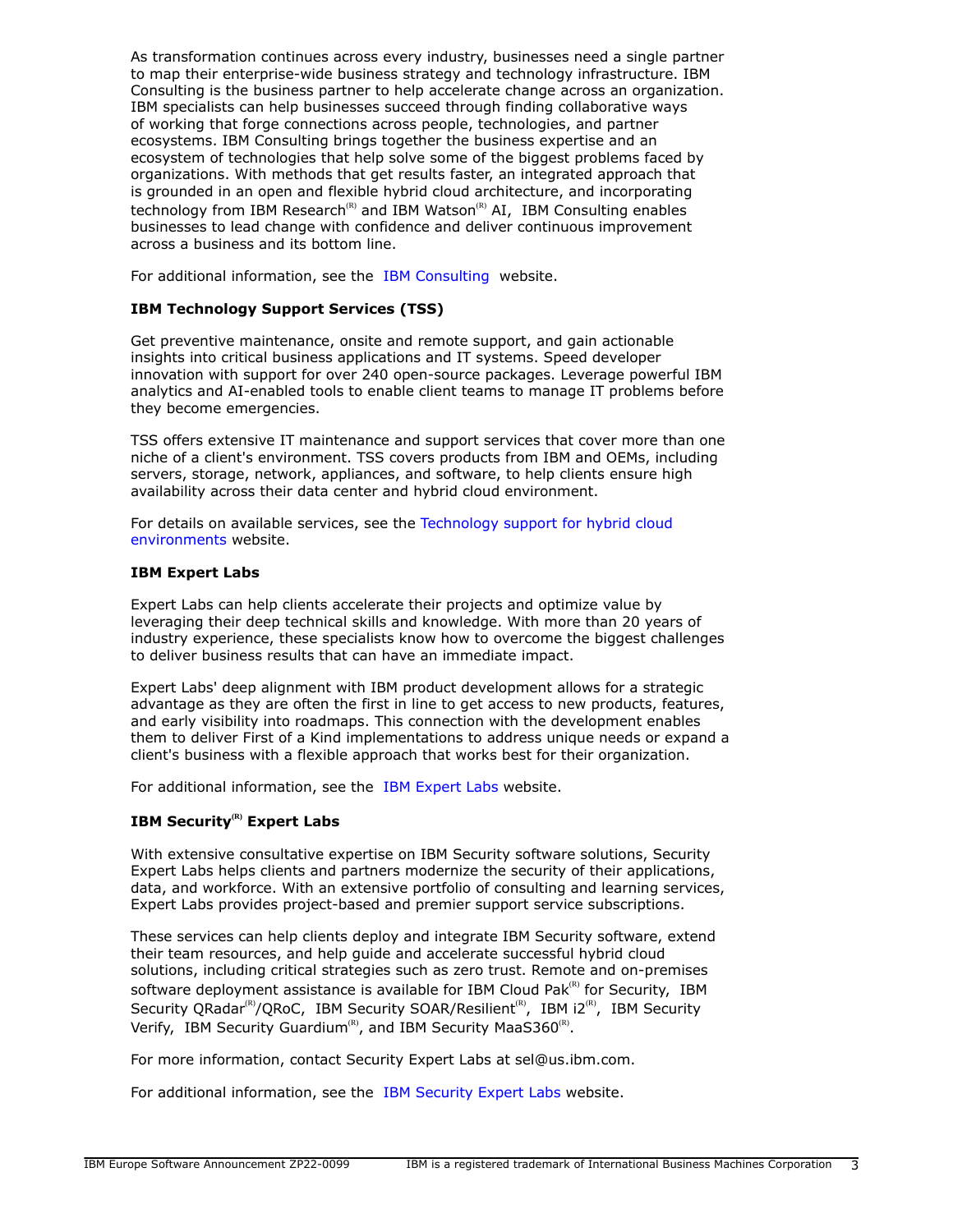# <span id="page-3-0"></span>**Technical information**

## **Specified operating environment**

## *Hardware requirements*

A Power10, Power9, Power8, or later, technology-based server

## *Software requirements*

Not applicable

## *IBM Support*

[IBM Support](https://www.ibm.com/support) is your gateway to technical support tools and resources that are designed to help you save time and simplify support. IBM Support can help you find answers to questions, download fixes, troubleshoot, submit and track problem cases, and build skills. Learn and stay informed about the transformation of IBM Support, including new tools, new processes, and new capabilities, by going to the [IBM Support Insider](https://www.ibm.com/support/insider).

## *Additional IBM support*

## **IBM Client Engineering for Systems**

Client Engineering for Systems is a framework for accelerating digital transformation. It helps you generate innovative ideas and equips you with the practices, technologies, and expertise to turn those ideas into business value in weeks. When you work with Client Engineering for Systems, you bring pain points into focus. You empower your team to take manageable risks, adopt leading technologies, speed up solution development, and measure the value of everything you do. Client Engineering for Systems has experts and services to address a broad array of use cases, including capabilities for business transformation, hybrid cloud, analytics and AI, infrastructure systems, security, and more. Contact Client Engineering for Systems at sysgarage@ibm.com.

## **Planning information**

# *Packaging*

## **Packaging information**

This program, when downloaded from a website, contains the applicable IBM license agreement and License Information, if appropriate, which will be presented for acceptance at the time of installation of the program. For future reference, the license and License Information will be stored in a directory such as LICENSE.TXT.

# <span id="page-3-1"></span>**Ordering information**

Consult your IBM representative or IBM Business Partner.

# **IBM Configurator for e-business (e-config)**

## **New feature numbers**

IBM PowerSC 2.1 Subscription (5765-S2S)

| Program number | <b>Feature description</b> | <b>OTC Feature number</b> |
|----------------|----------------------------|---------------------------|
| 5765-S2S       | Per Proc Core on Med Ser   | V8RJBG                    |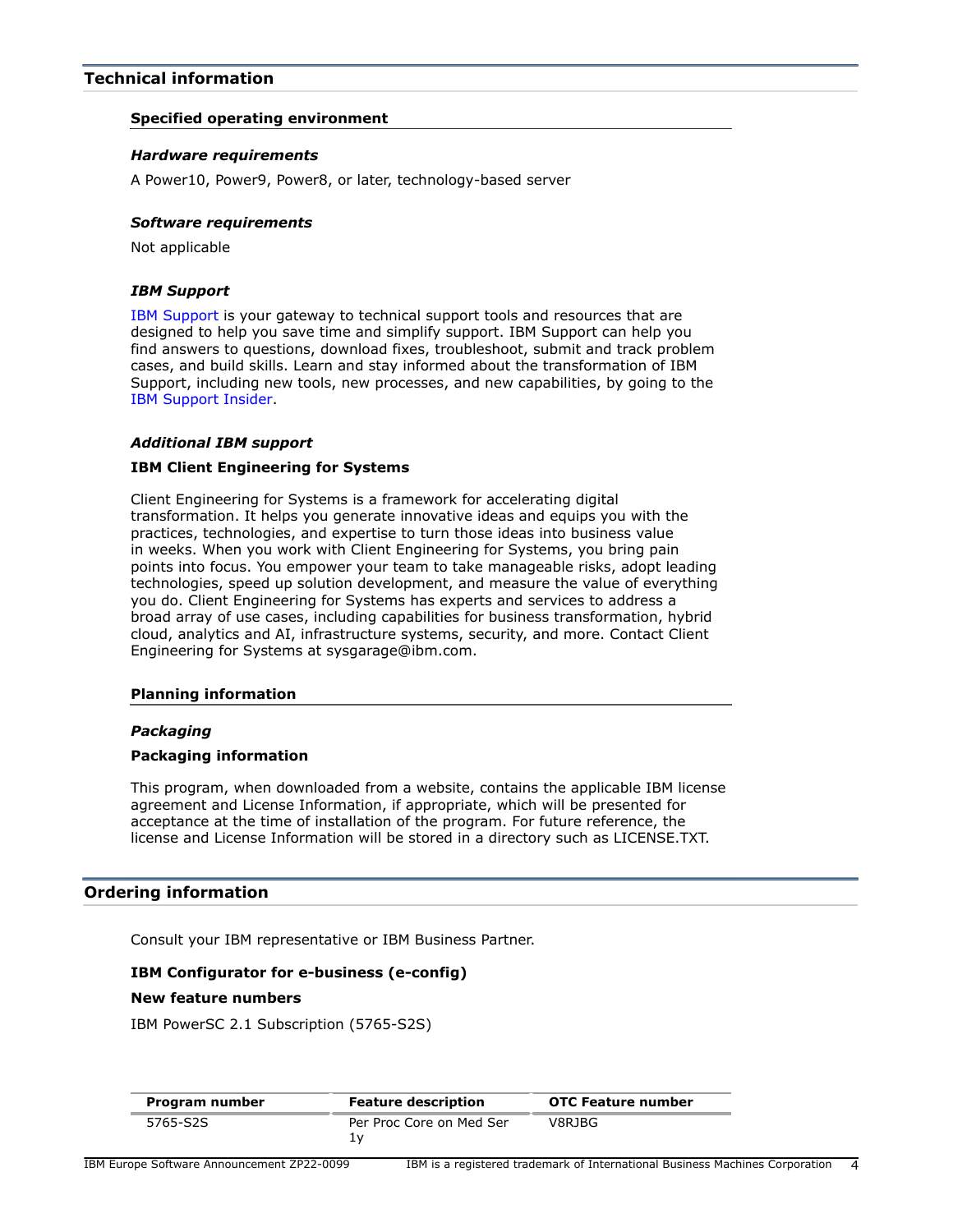| Program number | <b>Feature description</b>     | <b>OTC Feature number</b> |
|----------------|--------------------------------|---------------------------|
| 5765-S2S       | Upg Sm to Med Per Proc<br>1y   | <b>XIUCBG</b>             |
| 5765-S2S       | Per Proc Core on Sm Ser<br>1y  | V8RHBG                    |
| 5765-S2S       | Per Proc Core on Med Ser<br>2y | V8RLBG                    |
| 5765-S2S       | Upg Sm to Med Per Proc<br>2y   | <b>XIUDBG</b>             |
| 5765-S2S       | Per Proc Core on Sm Ser<br>2y  | V8RKBG                    |
| 5765-S2S       | Per Proc Core on Med Ser<br>3y | V8RNBG                    |
| 5765-S2S       | Upg Sm to Med Per Proc<br>3y   | <b>XIUEBG</b>             |
| 5765-S2S       | Per Proc Core on Sm Ser<br>3y  | V8RMBG                    |
| 5765-S2S       | Per Proc Core on Med Ser<br>4y | V8RRBG                    |
| 5765-S2S       | Upg Sm to Med Per Proc<br>4y   | <b>XIUFBG</b>             |
| 5765-S2S       | Per Proc Core on Sm Ser<br>4y  | V8RPBG                    |
| 5765-S2S       | Per Proc Core on Med Ser<br>5у | V8RTBG                    |
| 5765-S2S       | Upg Sm to Med Per Proc<br>5y   | <b>XIUGBG</b>             |
| 5765-S2S       | Per Proc Core on Sm Ser<br>5y  | V8RSBG                    |

This software license includes Software Maintenance, previously referred to as Software Subscription and Technical Support.

Extending coverage for a total of five years from the date of acquisition may be elected. Order the program number, feature number, and quantity to extend coverage for your software licenses. If maintenance has expired, specify the after license feature number.

# **Maintenance program number description**

| Maintenance program number | <b>Description</b>              |  |
|----------------------------|---------------------------------|--|
| 5771-S2S                   | IBM PowerSC 2.1 Subscription 1Y |  |
| 5772-S2S                   | IBM PowerSC 2.1 Subscription 2Y |  |
| 5773-S2S                   | IBM PowerSC 2.1 Subscription 3Y |  |
| 5774-S2S                   | IBM PowerSC 2.1 Subscription 4Y |  |
| 5775-S2S                   | IBM PowerSC 2.1 Subscription 5Y |  |

| Maintenance program<br>number | <b>Feature description</b>     | <b>OTC Feature number</b> |
|-------------------------------|--------------------------------|---------------------------|
| 5771-S2S                      | 1y Reg Per Proc Core on<br>Med | Z2A2JA                    |
| 5771-S2S                      | 1y Reg Per Proc Core on<br>Sm  | 72A11A                    |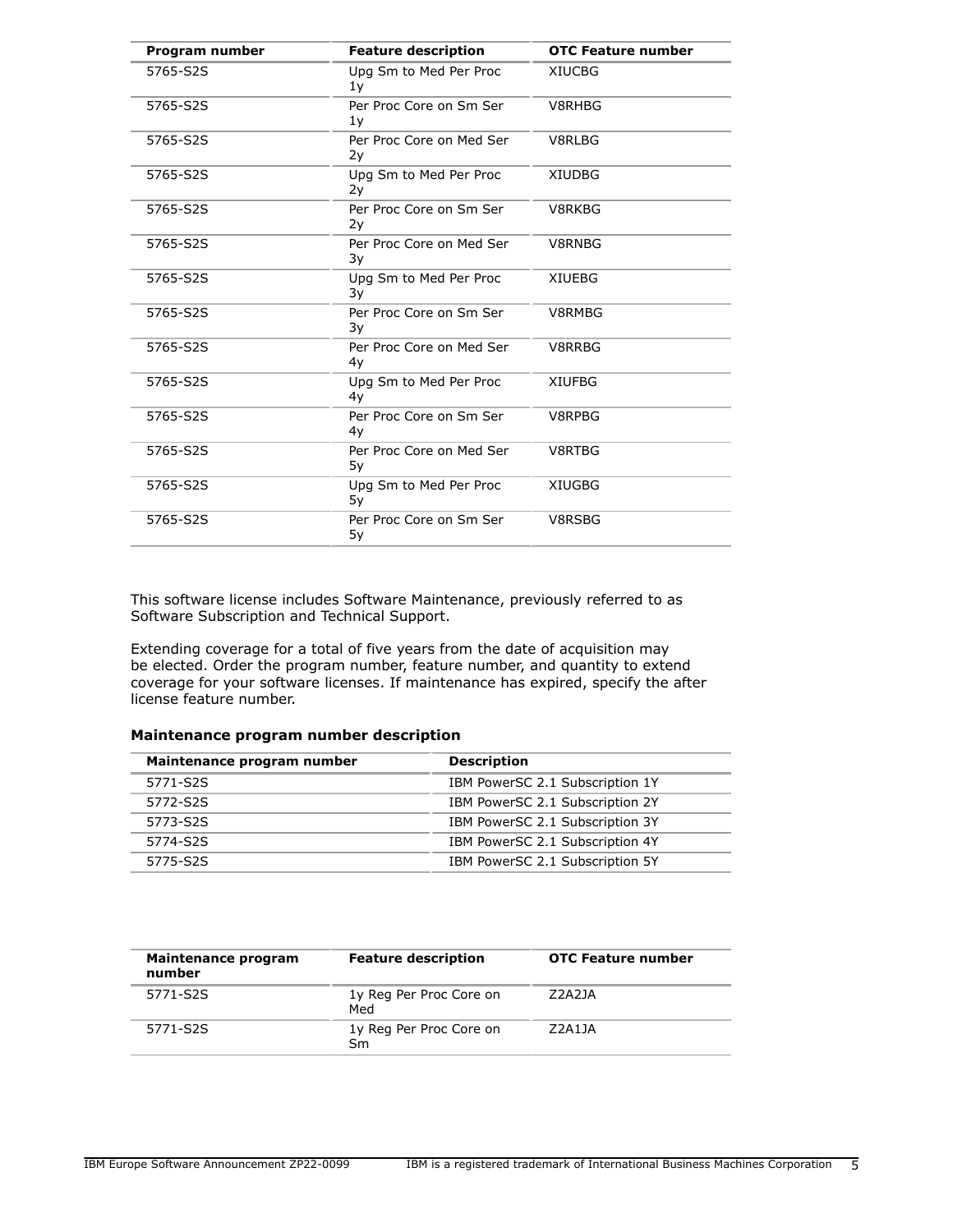| Maintenance program<br>number | <b>Feature description</b>     | <b>OTC Feature number</b> |
|-------------------------------|--------------------------------|---------------------------|
| 5772-S2S                      | 2y Reg Per Proc Core on<br>Med | M0DKTA                    |
| 5772-S2S                      | 2y Reg Per Proc Core on<br>Sm  | M0DJTA                    |

| Maintenance program<br>number | <b>Feature description</b>     | <b>OTC Feature number</b> |
|-------------------------------|--------------------------------|---------------------------|
| 5773-S2S                      | 3y Reg Per Proc Core on<br>Med | U1UJC5                    |
| 5773-S2S                      | 3y Reg Per Proc Core on<br>Sm  | U1UHC5                    |

| Maintenance program<br>number | <b>Feature description</b>     | <b>OTC Feature number</b> |
|-------------------------------|--------------------------------|---------------------------|
| 5774-S2S                      | 4y Reg Per Proc Core on<br>Med | M3X8TB                    |
| 5774-S2S                      | 4y Reg Per Proc Core on<br>Sm  | M3X7TB                    |

| Maintenance program<br>number | <b>Feature description</b>     | <b>OTC Feature number</b> |
|-------------------------------|--------------------------------|---------------------------|
| 5775-S2S                      | 5y Reg Per Proc Core on<br>Med | <b>MAEFTC</b>             |
| 5775-S2S                      | 5y Reg Per Proc Core on<br>Sm  | MAEETC                    |
|                               |                                |                           |

# **Charge metric**

The charge metrics for these licensed products can be found in the following License Information documents:

| Program number | <b>License Information</b><br>document title | <b>License Information</b><br>document number |
|----------------|----------------------------------------------|-----------------------------------------------|
| 5765-SC2       | IBM PowerSC 2.1                              | L-LOPA-C9OPHK                                 |
| 5765-S2S       | IBM PowerSC 2.1<br>Subscription              | L-LOPA-C9OPHK                                 |

Select your language of choice and scroll down to the Charge Metrics section. Follow-on releases, if any, may have updated terms. See the [License Information](https://www.ibm.com/software/sla/sladb.nsf/search?OpenForm) [documents](https://www.ibm.com/software/sla/sladb.nsf/search?OpenForm) website for more information.

# <span id="page-5-0"></span>**Terms and conditions**

The information provided in this announcement letter is for reference and convenience purposes only. The terms and conditions that govern any transaction with IBM are contained in the applicable contract documents such as the IBM International Program License Agreement, IBM International Passport Advantage<sup>(R)</sup> Agreement, and the IBM Agreement for Acquisition of Software Maintenance.

## **Licensing**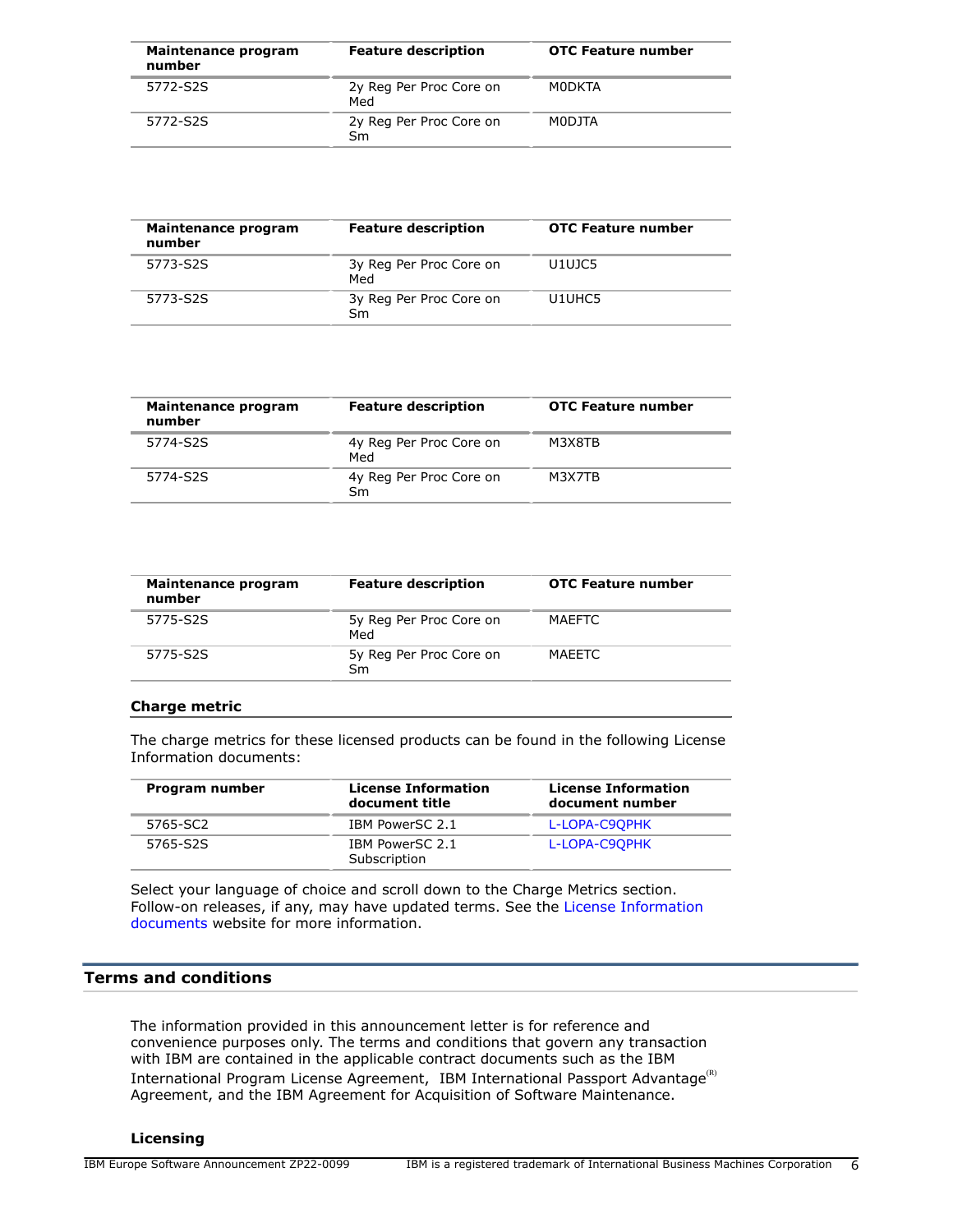IBM International Program License Agreement including the License Information document and Proof of Entitlement (PoE) govern your use of the program. PoEs are required for all authorized use.

This software license includes Software Subscription and Support (also referred to as Software Maintenance).

## **Software Maintenance**

The IBM Agreement for Acquisition of Software Maintenance (Z125-6011) applies for Subscription and Support and does not require client signatures.

Licenses under the IBM International Program License Agreement (IPLA) provide for support with ongoing access to releases and versions of the program. IBM includes one year of Software Subscription and Support with the initial license acquisition of each program acquired. The initial period of Software Subscription and Support can be extended by the purchase of a renewal option, if available. Two charges apply: a one-time license charge for use of the program and an annual renewable charge for the enhanced support that includes telephone assistance (voice support for defects during normal business hours), as well as access to updates, releases, and versions of the program as long as support is in effect.

## **License Information number**

The following License Information documents apply to the offerings in this announcement:

| Program identifier | <b>License Information</b><br>document title | License Information<br>document number |
|--------------------|----------------------------------------------|----------------------------------------|
| 5765-SC2           | IBM PowerSC 2.1                              | L-LOPA-C9OPHK                          |
| 5765-S2S           | IBM PowerSC 2.1<br>Subscription              | L-LOPA-C9OPHK                          |

Follow-on releases, if any, may have updated terms. See the [License Information](https://www.ibm.com/software/sla/sladb.nsf/search?OpenForm) [documents](https://www.ibm.com/software/sla/sladb.nsf/search?OpenForm) website for more information.

## **Limited warranty applies**

Yes

## **Limited warranty**

IBM warrants that when the program is used in the specified operating environment, it will conform to its specifications. The warranty applies only to the unmodified portion of the program. IBM does not warrant uninterrupted or error-free operation of the program or that IBM will correct all program defects. You are responsible for the results obtained from the use of the program.

IBM provides you with access to IBM databases containing information on known program defects, defect corrections, restrictions, and bypasses at no additional charge. For further information, see the [IBM Support Guide](http://www.ibm.com/support/customercare/sas/f/handbook/home.html).

IBM will maintain this information for at least one year after the original licensee acquires the program (warranty period).

## **Money-back guarantee**

If for any reason you are dissatisfied with the program and you are the original licensee, you may obtain a refund of the amount you paid for it, if within 30 days of your invoice date you return the program and its PoE to the party from whom you obtained it. If you downloaded the program, you may contact the party from whom you acquired it for instructions on how to obtain the refund.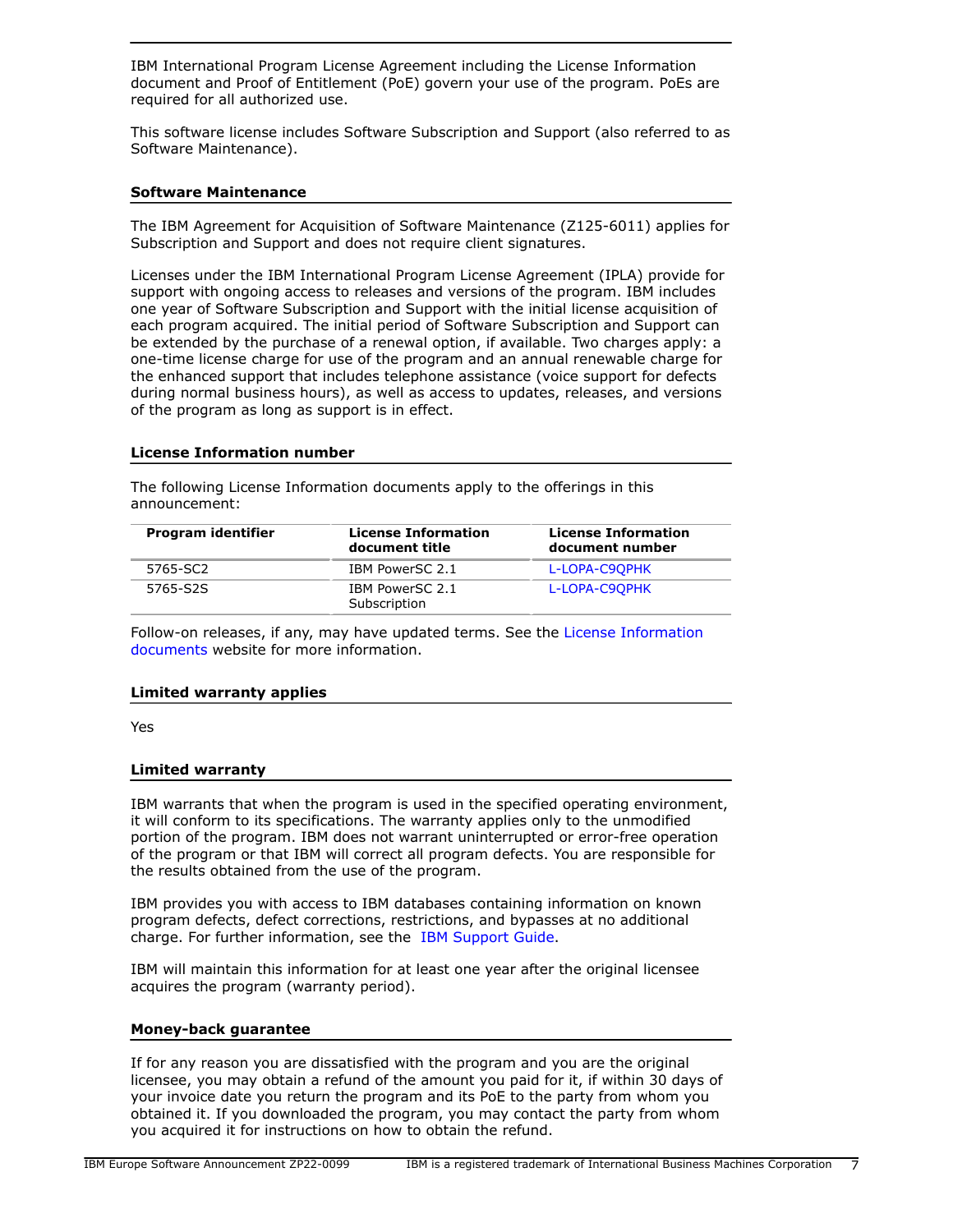For clarification, note that for programs acquired under any of IBM's On/Off Capacity on Demand (On/Off CoD) software offerings, this term does not apply since these offerings apply to programs already acquired and in use by you.

# **Volume orders (IVO)**

Yes. Contact your IBM representative.

# **Passport Advantage applies**

No

# **Usage restrictions**

Yes

For usage restrictions, see the License Information documents listed in this [Terms](#page-5-0) [and conditions](#page-5-0) section.

# **Software Subscription and Support applies**

Yes. All distributed software licenses include Software Subscription and Support for a period of 12 months from the date of acquisition, providing a streamlined way to acquire IBM software and assure technical support coverage for all licenses. Extending coverage for a total of three years from date of acquisition may be elected.

While your Software Subscription and Support is in effect, IBM provides you assistance for your routine, short duration installation and usage (how-to) questions, and code-related questions. IBM provides assistance by telephone and, if available, electronic access, only to your information systems (IS) technical support personnel during the normal business hours (published prime shift hours) of your IBM support center. (This assistance is not available to your end users.) IBM provides Severity 1 assistance 24 hours a day, every day of the year. For additional details, go to the [IBM Support Handbooks](http://www.ibm.com/support/handbook) page.

Software Subscription and Support does not include assistance for the design and development of applications, your use of programs in other than their specified operating environment, or failures caused by products for which IBM is not responsible under this agreement.

# **System i Software Maintenance applies**

No

# **Variable charges apply**

Yes

# **Educational allowance available**

Yes. When ordering through the program number process, a 15% education allowance applies to qualified education institution clients.

Education Software Allowance Program applies when ordering through the program number process.

## **ESAP available**

Yes, to qualified clients.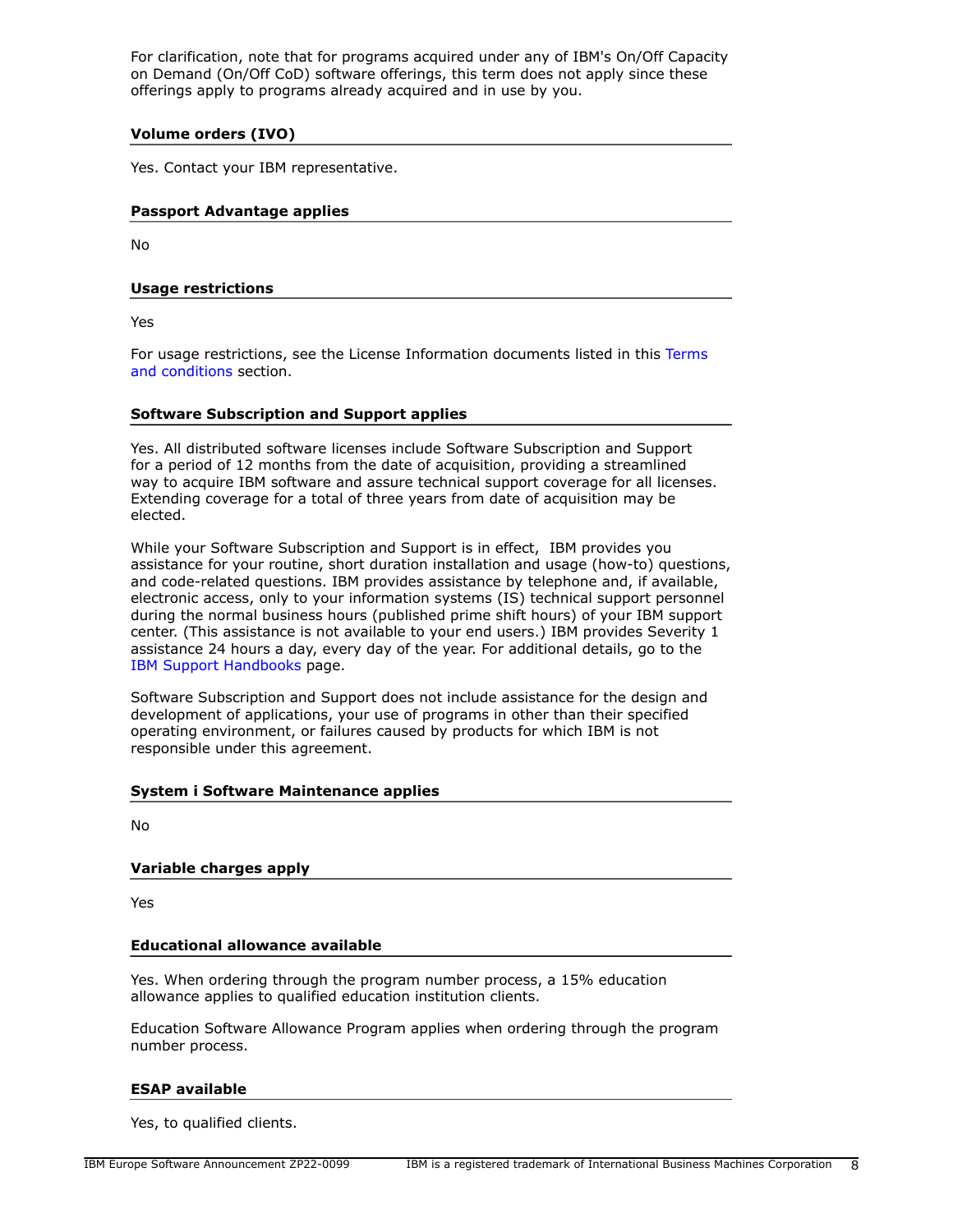## **Statement of good security practices**

IT system security involves protecting systems and information through intrusion prevention, detection, and response to improper access from within and outside your enterprise. Improper access can result in information being altered, destroyed, or misappropriated or can result in misuse of your systems to attack others. Without a comprehensive approach to security, no IT system or product should be considered completely secure and no single product or security measure can be completely effective in preventing improper access. IBM systems and products are designed to be part of a regulatory compliant, comprehensive security approach, which will necessarily involve additional operational procedures, and may require other systems, products, or services to be most effective.

**Important:** IBM does not warrant that any systems, products, or services are immune from, or will make your enterprise immune from, the malicious or illegal conduct of any party.

## <span id="page-8-0"></span>**Prices**

For all local charges, contact your IBM representative.

## **IBM Global Financing**

IBM Global Financing offers competitive financing to credit-qualified clients to assist them in acquiring IT solutions. Offerings include financing for IT acquisition, including hardware, software, and services, from both IBM and other manufacturers or vendors. Offerings (for all client segments: small, medium, and large enterprise), rates, terms, and availability can vary by country. Contact your local IBM Global Financing organization or go to the [IBM Global Financing](http://www.ibm.com/financing) website for more information.

IBM Global Financing offerings are provided through IBM Credit LLC in the United States, and other IBM subsidiaries and divisions worldwide to qualified commercial and government clients. Rates are based on a client's credit rating, financing terms, offering type, equipment type, and options, and may vary by country. Other restrictions may apply. Rates and offerings are subject to change, extension, or withdrawal without notice.

# <span id="page-8-1"></span>**Regional availability**

**Europe:** Aland Islands, Albania, Andorra, Armenia, Austria, Azerbaijan, Belgium, Bosnia and Herzegovina, Bouvet Island, British Indian Ocean Territory, Bulgaria, Comoros, Croatia, Cyprus, Czech Republic, Denmark, Estonia, Falkland Islands (Malvinas), Faroe Islands, Finland, France, French Guiana, French Polynesia, French Southern Territories, Georgia, Germany, Gibraltar, Greece, Greenland, Guadeloupe, Guernsey, Holy See (Vatican City State), Hungary, Iceland, Ireland, Isle of Man, Israel, Italy, Jersey, Kazakhstan, Kyrgyzstan, Latvia, Liechtenstein, Lithuania, Luxembourg, Republic of North Macedonia, Malta, Martinique, Mayotte, Republic of Moldova, Monaco, Montenegro, Netherlands, New Caledonia, Norway, Pitcairn, Poland, Portugal, Reunion, Romania, Saint Barthelemy, Saint Helena Ascension and Tristan da Cunha, Saint Martin (French Part), Saint Pierre and Miquelon, San Marino, Serbia, Slovakia, Slovenia, South Georgia and the South Sandwich Islands, Spain, Svalbard and Jan Mayen, Sweden, Switzerland, Tajikistan, Turkmenistan, Ukraine, United Kingdom, Uzbekistan, Vanuatu, and Wallis and Futuna

**Middle East and Africa:** Afghanistan, Algeria, Angola, Bahrain, Benin, Botswana, Burkina Faso, Burundi, Cameroon, Cape Verde, Central African Republic, Chad, Congo, The Democratic Republic of the Congo, Cote d'Ivoire, Djibouti, Egypt, Equatorial Guinea, Eritrea, Ethiopia, Gabon, Gambia, Ghana, Guinea, Guinea-Bissau,